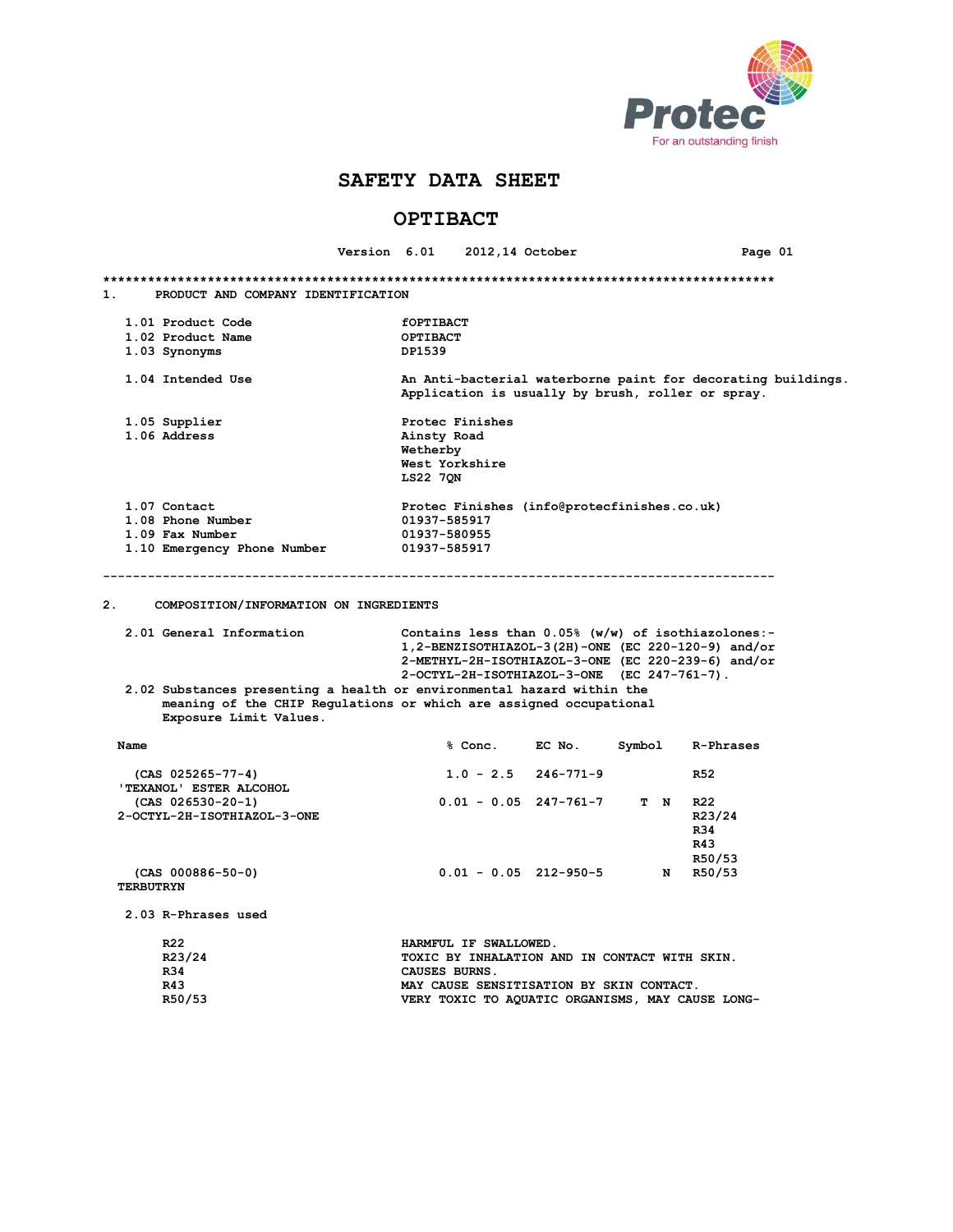## **OPTIBACT**

|    |                                                             |  | Version 6.01 2012,14 October<br>fOPTIBACT                                                                                                                                                                                       | Page 02 |
|----|-------------------------------------------------------------|--|---------------------------------------------------------------------------------------------------------------------------------------------------------------------------------------------------------------------------------|---------|
| 2. | COMPOSITION/INFORMATION ON INGREDIENTS (continued)          |  |                                                                                                                                                                                                                                 |         |
|    | R52                                                         |  | TERM ADVERSE EFFECTS IN THE AQUATIC ENVIRONMENT.<br>HARMFUL TO AQUATIC ORGANISMS.                                                                                                                                               |         |
| 3. | HAZARD IDENTIFICATION                                       |  |                                                                                                                                                                                                                                 |         |
|    | 3.01 Main Hazards                                           |  | The product has been assigned the following<br>indications of danger:                                                                                                                                                           |         |
|    |                                                             |  | DANGEROUS FOR THE ENVIRONMENT                                                                                                                                                                                                   |         |
|    | 3.02 General Information                                    |  | TOXIC TO AQUATIC ORGANISMS; MAY CAUSE LONG-TERM<br>ADVERSE EFFECTS IN THE AQUATIC ENVIRONMENT.                                                                                                                                  |         |
| 4. | FIRST AID MEASURES                                          |  |                                                                                                                                                                                                                                 |         |
|    | 4.01 General                                                |  | In all cases of doubt, or when symptoms persist,<br>seek medical attention. Never give anything by<br>mouth to an unconscious person.                                                                                           |         |
|    | 4.02 First Aid - Eyes                                       |  | Remove contact lenses. Irrigate copiously with<br>clean, fresh water, holding the eyelids apart,<br>and seek medical advice.                                                                                                    |         |
|    | 4.03 First Aid - Skin                                       |  | Remove contaminated clothing. Wash skin<br>thoroughly with soap and water or use proprietary<br>skin cleaner. Do NOT use solvents or thinners.                                                                                  |         |
|    | 4.04 First Aid - Ingestion                                  |  | If accidentally swallowed obtain immediate<br>medical attention. Keep at rest. Do NOT induce<br>vomiting.                                                                                                                       |         |
|    | 4.05 First Aid - Inhalation                                 |  | Remove to fresh air, keep the patient warm and<br>at rest. If breathing has stopped, administer<br>artificial respiration. Give nothing by mouth. If<br>unconscious, place in the recovery position and<br>seek medical advice. |         |
|    |                                                             |  |                                                                                                                                                                                                                                 |         |
|    | 5.<br>FIRE FIGHTING MEASURES                                |  |                                                                                                                                                                                                                                 |         |
|    | 5.01 Extinguishing Media                                    |  | Alcohol resistant foam, carbon dioxide, powder,<br>water spray/mist.                                                                                                                                                            |         |
|    | 5.02 Unsuitable Extinguishing Media<br>5.03 Special Hazards |  | Water jet.<br>As the product contains combustible organic                                                                                                                                                                       |         |

 **5.03 Special Hazards As the product contains combustible organic components, fire will produce dense black smoke**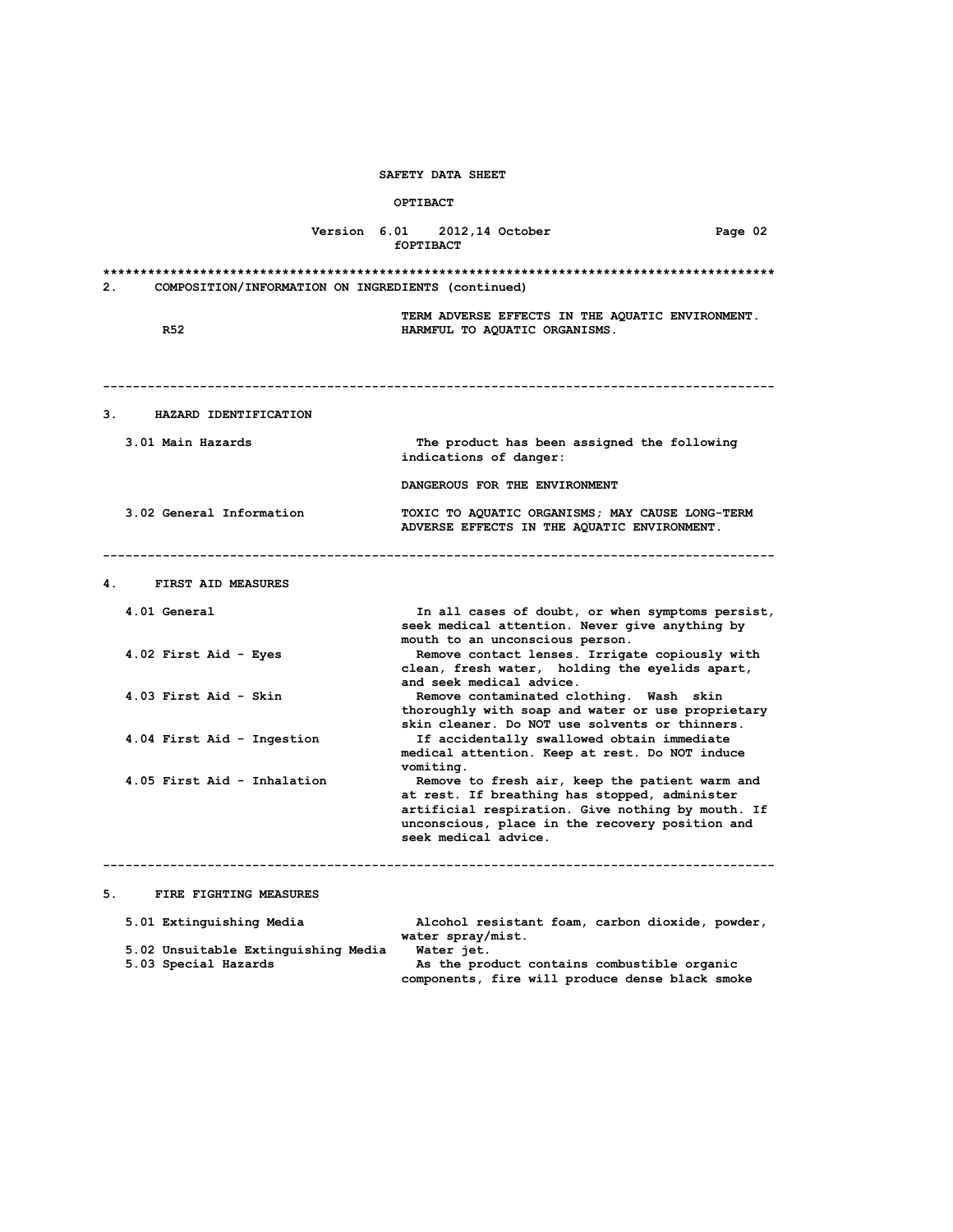#### **OPTIBACT**

## **Version 6.01 2012,14 October Page 03 fOPTIBACT**

**\*\*\*\*\*\*\*\*\*\*\*\*\*\*\*\*\*\*\*\*\*\*\*\*\*\*\*\*\*\*\*\*\*\*\*\*\*\*\*\*\*\*\*\*\*\*\*\*\*\*\*\*\*\*\*\*\*\*\*\*\*\*\*\*\*\*\*\*\*\*\*\*\*\*\*\*\*\*\*\*\*\*\*\*\*\*\*\*\*\* 5. FIRE FIGHTING MEASURES (continued) containing hazardous products of combustion. (See Section 10). 5.04 Protective Equipment Appropriate self-contained breathing apparatus may be required. 5.05 Combustion Products Exposure to decomposition products may be a hazard** to health.<br>5.06 Recommendations **the comment of the comment of the comment of the comment of the comment of the comment of** Cool closed containers exposed to fire with water  **spray. Do not allow run-off from fire fighting to enter drains or water courses. 5.07 General Information This product may be packaged in combustible organic materials. ------------------------------------------------------------------------------------------ 6. ACCIDENTAL RELEASE MEASURES 6.01 Personal precautions Avoid breathing vapours. Refer to the protective measures listed in Sections 7 and 8. 6.02 Environmental precautions Do not allow to enter drains or water courses. If the product enters drains or sewers, the local water company should be contacted immediately; in the case of contamination of streams, rivers or lakes, the relevant environment agency. 6.03 Large spillages/disposal Contain and collect spillages with absorbent material which is non-combustible, e.g. sand,earth vermiculite, diatomaceous earth and place in a suitable container for disposal in accordance with the waste regulations. (See Section 13). Clean preferably with a detergent, avoid the use of solvents. 6.04 General information Exclude non-essential personnel.**

**------------------------------------------------------------------------------------------**

# **7. HANDLING & STORAGE**

 **7.01 Handling Keep the container tightly closed. Exclude all sources of heat, sparks and open flames. Avoid skin and eye contact. Avoid inhalation of vapour and spray mist. Smoking,eating and drinking should be prohibited in areas of storage and use. For Occupational Exposure Controls, see Section 8. Never use pressure to empty: The container is not a pressure vessel. Always keep in containers made of the same material as the supply container.**

> **Prevent the generation and inhalation of harmful dusts and fumes when preparing surfaces previously coated with lead containing paints. Further infor-**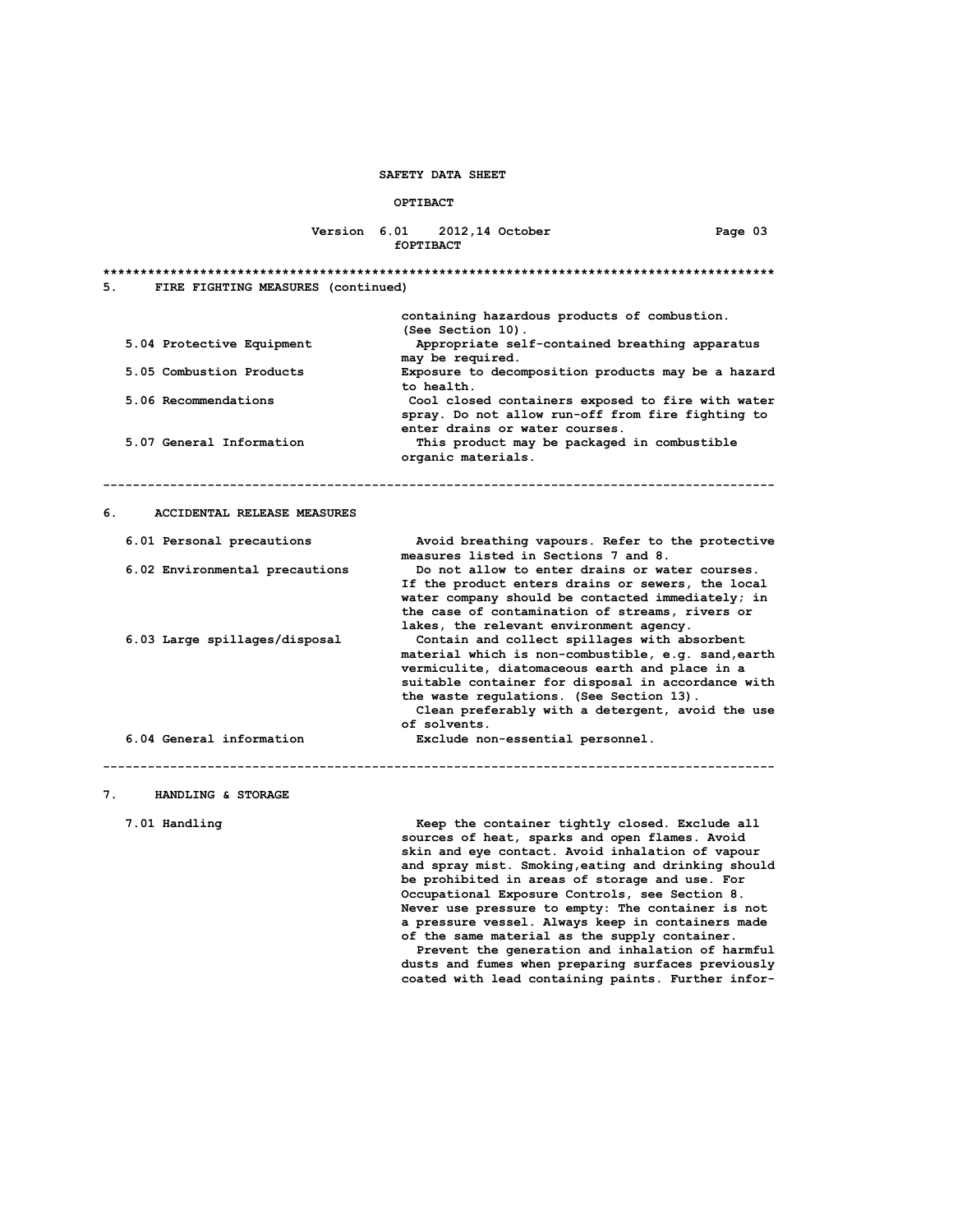## **OPTIBACT**

### **Version 6.01 2012,14 October Page 04** *fOPTIBACT*

| 7.<br>HANDLING & STORAGE (continued)                                                |                                                                                                                                                                                                                                                                                                                                                                                                                                                                                                                                                                                                                                                                                                                                                                                                                                                                                                         |
|-------------------------------------------------------------------------------------|---------------------------------------------------------------------------------------------------------------------------------------------------------------------------------------------------------------------------------------------------------------------------------------------------------------------------------------------------------------------------------------------------------------------------------------------------------------------------------------------------------------------------------------------------------------------------------------------------------------------------------------------------------------------------------------------------------------------------------------------------------------------------------------------------------------------------------------------------------------------------------------------------------|
| 7.02 Storage                                                                        | mation is available from the manufacturer and in<br>the publications referred to in Section 16.<br>The Manual Handling Operations Regulations may<br>apply to the handling of containers filled with<br>this product. To assist in calculating weight of<br>pack, the pack size in litres can be multiplied by<br>the relative density value given in Section 9.<br>This will give the nett weight of the product in<br>kilograms. Allowance for packaging will be needed<br>to estimate gross weight.<br>Observe the label precautions. Store between 5 C<br>and 25 C in a dry, well ventilated place away from<br>sources of heat, ignition and direct sunlight.<br>Prevent unauthorised access.<br>Containers which are opened should be properly<br>resealed and kept upright to prevent leakage.<br>Store separately from oxidising agents and<br>strongly alkaline and strongly acidic materials. |
|                                                                                     |                                                                                                                                                                                                                                                                                                                                                                                                                                                                                                                                                                                                                                                                                                                                                                                                                                                                                                         |
| 8.<br>EXPOSURE CONTROLS/PERSONAL PROTECTION<br>8.01 Occupational exposure standards |                                                                                                                                                                                                                                                                                                                                                                                                                                                                                                                                                                                                                                                                                                                                                                                                                                                                                                         |
| Substance                                                                           | Occupational Exposure Limits<br>8 Hr. TWA<br>15 Min. STEL<br>Note<br>mg/cu.m<br>$mq/cu$ . m<br>ppm<br>ppm                                                                                                                                                                                                                                                                                                                                                                                                                                                                                                                                                                                                                                                                                                                                                                                               |
| PROPANE-1, 2-DIOL                                                                   | OES 150.00<br>474.00                                                                                                                                                                                                                                                                                                                                                                                                                                                                                                                                                                                                                                                                                                                                                                                                                                                                                    |
| 8.02 General Information                                                            | Notes:<br>(1) TWA is the Long Term Exposure Limit based on<br>an 8 hour Time Weighted Average period.<br>(2) STEL is the Short Term Exposure Limit with a<br>reference period of 15 minutes.<br>(3) "Sk" indicates a risk of ABSORPTION through<br>the skin. "Sen" indicates a respiratory sens-<br>itiser. "Carc" indicates a carcinogen.<br>The occupational exposure limits quoted are ex-<br>pressed as workplace exposure limits and are taken<br>from EH40/2005, except those marked 'SUP' which<br>are OELs assigned by the supplier of the substance<br>The HSE adopted the new Workplace Exposure Limit<br>(WEL) system during 2005. All of the previous MELs<br>and some OESs have been transferred to the new<br>system.                                                                                                                                                                     |

 **For sprayed products the 8 hour TWA's are:-**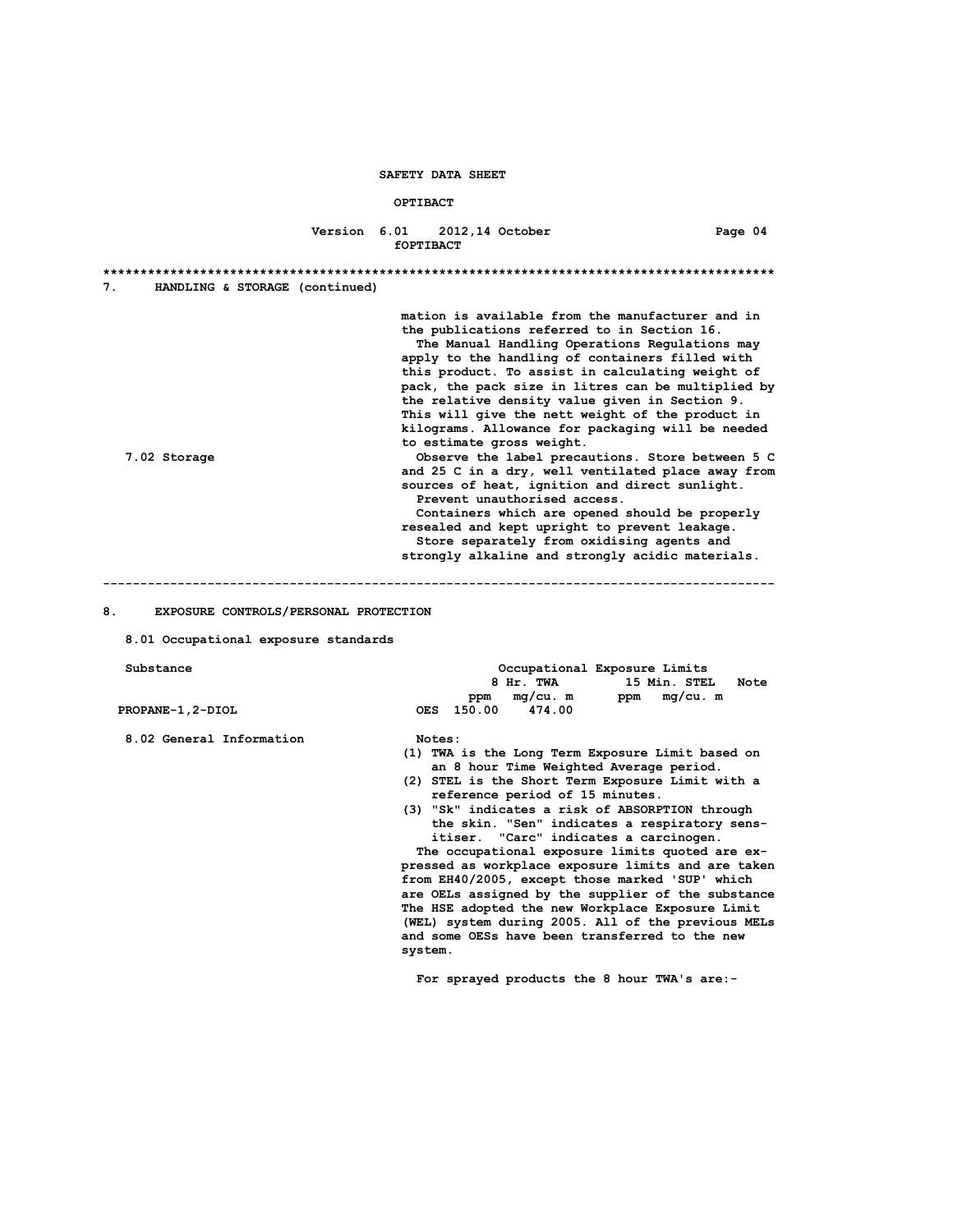#### **OPTIBACT**

## **Version 6.01 2012,14 October Page 05 fOPTIBACT**

**\*\*\*\*\*\*\*\*\*\*\*\*\*\*\*\*\*\*\*\*\*\*\*\*\*\*\*\*\*\*\*\*\*\*\*\*\*\*\*\*\*\*\*\*\*\*\*\*\*\*\*\*\*\*\*\*\*\*\*\*\*\*\*\*\*\*\*\*\*\*\*\*\*\*\*\*\*\*\*\*\*\*\*\*\*\*\*\*\*\* 8. EXPOSURE CONTROLS/PERSONAL PROTECTION (continued)**

> **RESPIRABLE PARTICULATES 5 mg/cu.m (OEL) TOTAL INHALABLE PARTICULATES 10 mg/cu.m (OEL)**

 **ENVIRONMENTAL EXPOSURE CONTROLS: See Section 12 for detailed information.**

 **8.03 Engineering control measures Provide adequate ventilation. Where reasonably practical this should be achieved by the use of local exhaust ventilation and good general extraction. If these are not sufficient to maintain concentrations of particulates and/or solvent vapours below the relevant Exposure Limit Values, suitable respiratory equipment must be worn. (See Occupational Exposure Controls below.)**

**OCCUPATIONAL EXPOSURE CONTROLS:**

 **All personal protective equipment, including respiratory protective equipment, used to control exposure to hazardous substances must be selected to meet the requirements of the COSHH Regulations.**

 **8.04 Respiratory protection If exposure to hazardous substances identified above cannot be controlled by the provision of local exhaust ventilation and good general extraction, suitable respiratory protective equipment should be worn. Air-fed respiratory protection should be used when painting in poorly ventilated spaces.**

> **Where possible, wet flatting methods or chemical strippers should be used to avoid the creation of dust. When dry flatting cannot be avoided and effective local exhaust ventilation is unavailable a dust respirator to BS 2091, fitted with a particulate cartridge, and suitable for lead dust should be worn. Dusts should be contained and effectively and thoroughly cleaned up.**

 **People not involved in the work should be excluded from the area, until thorough cleaning has been carried out. Children and pregnant women should be particularly excluded.**

 **Refer to the Control of Lead at Work Regulations regarding protective clothing and hygiene measures Further information is available from the manufacturer.**

 **8.05 Hand protection When skin exposure may occur, advice should be sought from glove suppliers on appropriate types and usage times for this product. The instructions and information provided by the glove supplier on**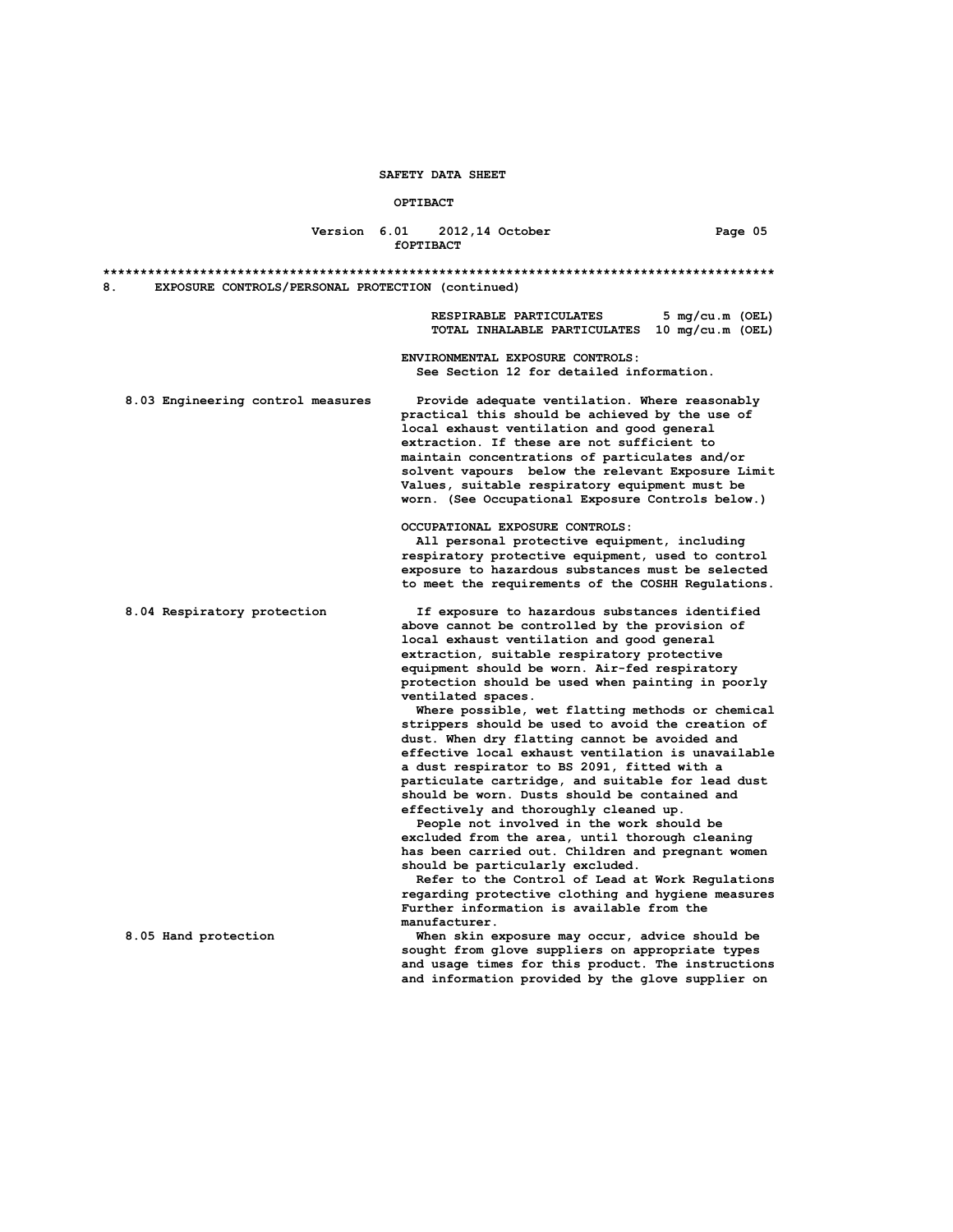#### **OPTIBACT**

# **Version 6.01 2012,14 October Page 06 fOPTIBACT \*\*\*\*\*\*\*\*\*\*\*\*\*\*\*\*\*\*\*\*\*\*\*\*\*\*\*\*\*\*\*\*\*\*\*\*\*\*\*\*\*\*\*\*\*\*\*\*\*\*\*\*\*\*\*\*\*\*\*\*\*\*\*\*\*\*\*\*\*\*\*\*\*\*\*\*\*\*\*\*\*\*\*\*\*\*\*\*\*\* 8. EXPOSURE CONTROLS/PERSONAL PROTECTION (continued) use, storage and maintenance and replacement must be followed. Barrier creams may help to protect exposed areas of the skin but are not substitutes for full physical protection. They should not be applied** once exposure has occurred.<br>8.06 Eye protection **once exposure has occurred. 8.06 Eye protection Eye protection designed to protect against liquid splashes should be worn. 8.07 Body protection Cotton or cotton/synthetic overalls or coveralls are normally suitable. Grossly contaminated clothing should be removed and the skin washed with soap and water or a proprietary skin cleaner. Regular skin inspection of users of this product is recommended. ALWAYS WASH YOUR HANDS BEFORE EATING, SMOKING OR USING THE TOILET.**

**------------------------------------------------------------------------------------------**

**------------------------------------------------------------------------------------------**

#### **9. PHYSICAL & CHEMICAL PROPERTIES**

| 9.01 Physical State              | Liquid                      |
|----------------------------------|-----------------------------|
| 9.02 Colour                      | Various                     |
| $9.03$ Odour                     | Slightly of ammonia         |
| $9.04$ pH                        | $8.7 - 9.2$ (meter)         |
| 9.05 Boiling point/range degC    | c. 100                      |
| 9.06 Solubility in water         | Completely miscible         |
| 9.07 Density or relative density | 1.25-1.35 BS3900:A19        |
| 9.08 Flammability                | Not flammable               |
| 9.09 Viscosity                   | 15-17p 20C BS3900:A7        |
| 9.10 General Information         | Maximum VOC = 25 $q/l$ itre |
|                                  | $VOC = 2 \alpha/100 \alpha$ |

#### **10. STABILITY & REACTIVITY**

 **10.01 Stability Stable under the recommended storage and** . (7 handling conditions. (See Section 7)<br>Keep away from oxidising agents and<br>Reep away from oxidising agents and Keep away from oxidising agents and strongly  **acidic and strongly alkaline materials to prevent the possibility of exothermic reaction. 10.03 Hazardous decomposition In a fire, hazardous decomposition products such as smoke, carbon monoxide, carbon dioxide and oxides of nitrogen may be produced.**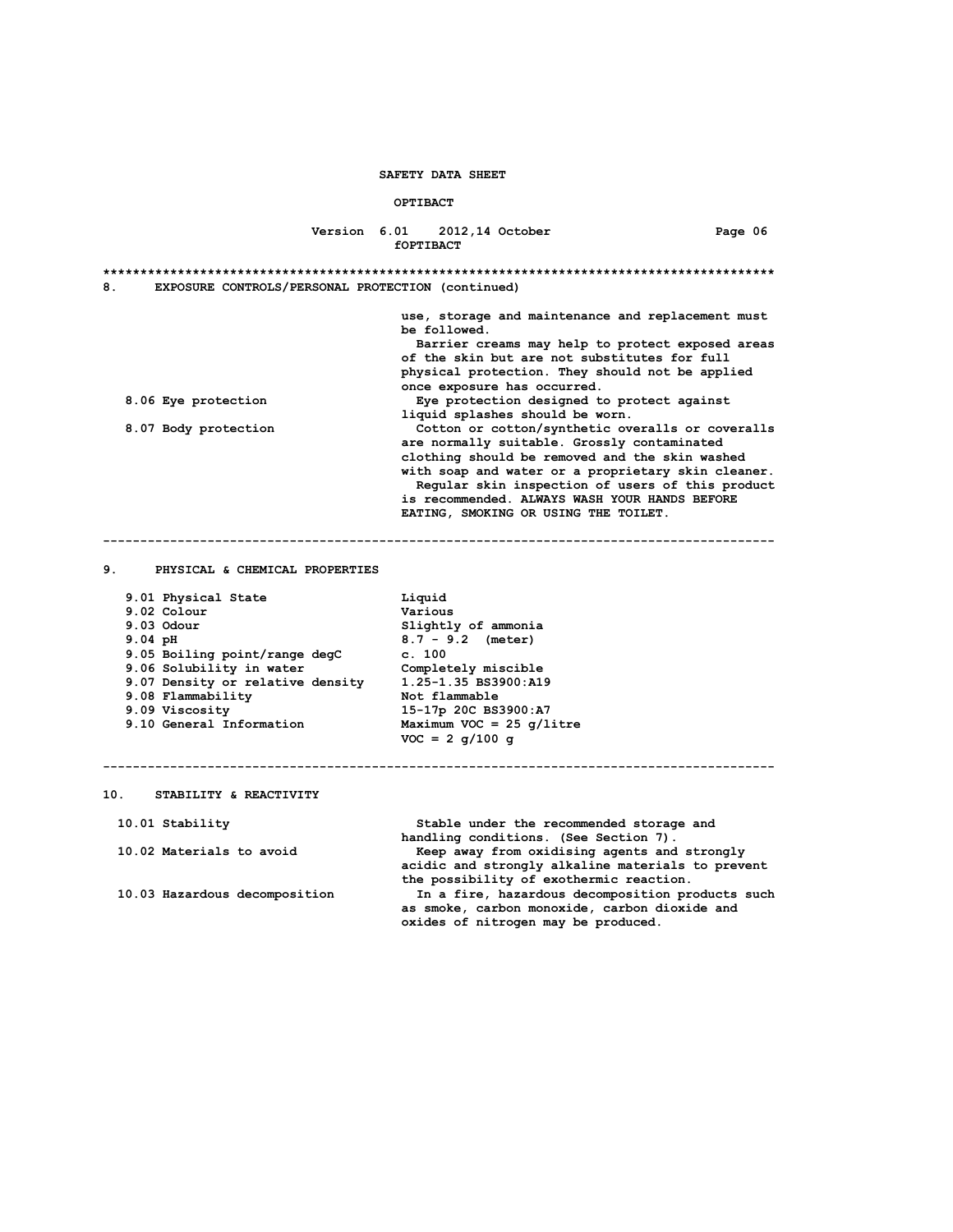#### **OPTIBACT**

## **Version 6.01 2012,14 October Page 07 fOPTIBACT**

**\*\*\*\*\*\*\*\*\*\*\*\*\*\*\*\*\*\*\*\*\*\*\*\*\*\*\*\*\*\*\*\*\*\*\*\*\*\*\*\*\*\*\*\*\*\*\*\*\*\*\*\*\*\*\*\*\*\*\*\*\*\*\*\*\*\*\*\*\*\*\*\*\*\*\*\*\*\*\*\*\*\*\*\*\*\*\*\*\*\* 11. TOXICOLOGICAL INFORMATION 11.01 General Information There is no data on the product itself. Repeated or prolonged contact with the product may lead to removal of natural fats from the skin resulting in non-allergic contact dermatitis and absorption through the skin. Splashes in the eyes may cause irritation and reversible local damage. ------------------------------------------------------------------------------------------ 12. ECOLOGICAL INFORMATION 12.01 General Information There is no data on the product itself. The product has been assessed following the conventional method in CHIP and is classified for ecological hazards accordingly. See Sections 3 and 15 for details. This product should not be allowed to enter drains or water courses, or be deposited where it can affect ground or surface waters. The Air Pollution Control requirements of the regulations made under the Environmental Protection Act and Pollution Prevention and Control Act may apply to the use of this product. See also Sections 5,6 and 13. ------------------------------------------------------------------------------------------ 13. DISPOSAL 13.01 Product/Container Disposal Do NOT allow into drains or water courses or dispose of where ground or surface waters may be affected. The classification of this product when disposed of as waste is: 08 01 12 Waste paint and varnish other than those mentioned in 08 01 11. If this product is mixed with other wastes, this code may no longer apply. If this product is mixed with other wastes, the appropriate code should be assigned. For further information contact your local waste authority. Wastes, including empty containers, are controlled wastes and should be disposed of in accordance with the regulations made under the Control of Pollution Act and the Environmental Protection Act. Using the information provided in this Safety Data**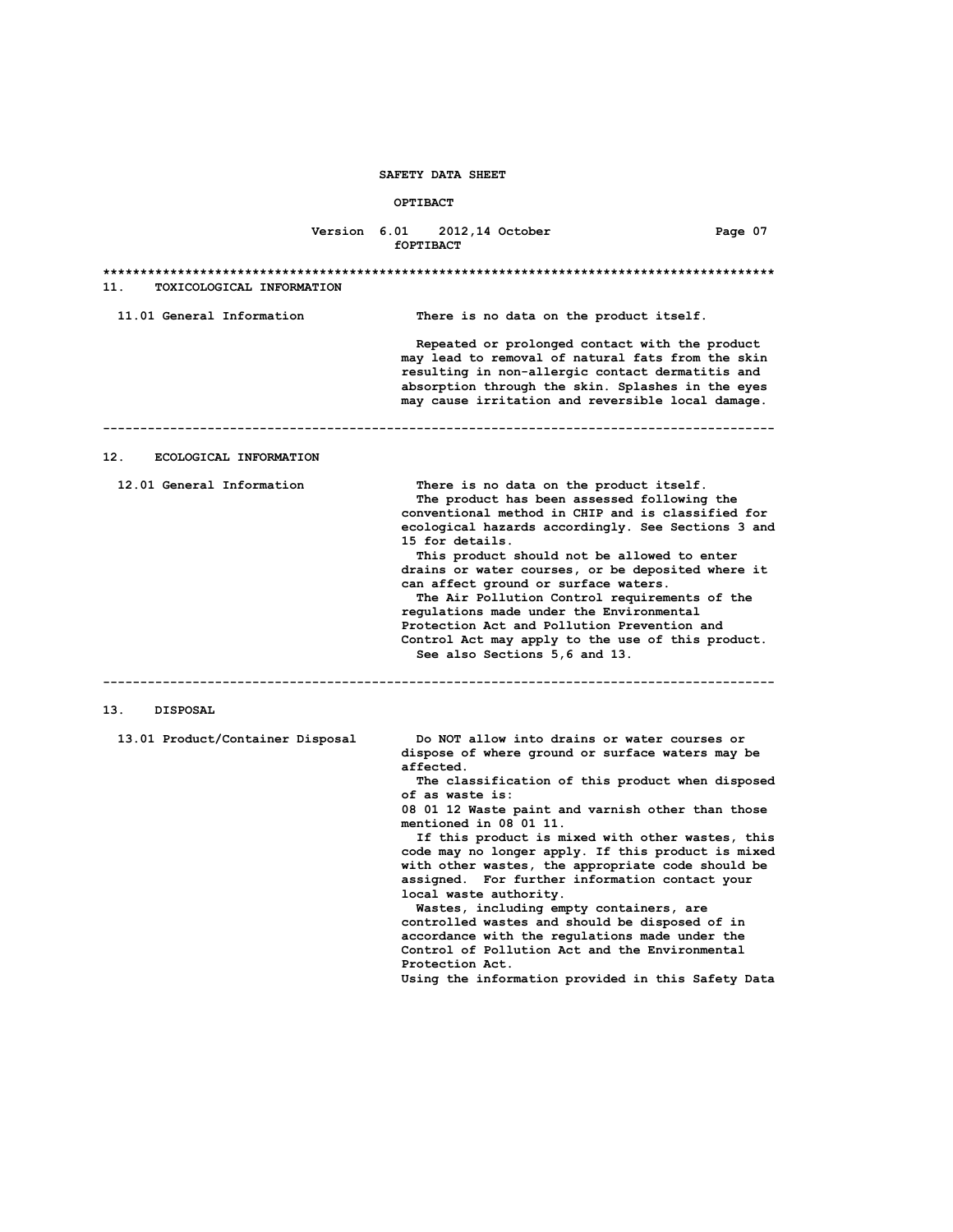## **OPTIBACT**

# **Version 6.01 2012,14 October Page 08 fOPTIBACT \*\*\*\*\*\*\*\*\*\*\*\*\*\*\*\*\*\*\*\*\*\*\*\*\*\*\*\*\*\*\*\*\*\*\*\*\*\*\*\*\*\*\*\*\*\*\*\*\*\*\*\*\*\*\*\*\*\*\*\*\*\*\*\*\*\*\*\*\*\*\*\*\*\*\*\*\*\*\*\*\*\*\*\*\*\*\*\*\*\* 13. DISPOSAL (continued)**

**------------------------------------------------------------------------------------------**

 **sheet, advice should be obtained from the relevant waste authority on the classification of empty containers.**

**14. TRANSPORT INFORMATION**

| 14.01 UN Number               | 3082                                                              |
|-------------------------------|-------------------------------------------------------------------|
| 14.02 UN Proper Shipping Name | ENVIRONMENTALLY HAZARDOUS SUBSTANCE, LIQUID (NOS)<br>(Terbutryne) |
| $14.03$ UN Class              | 9                                                                 |
| 14.04 UN Packing Group        | III                                                               |
| 14.05 ADR/RID Description     |                                                                   |
| 14.06 General Information     | Transport to be in accordance with ADR for road,                  |
|                               | RID for rail, IMDG for sea and ICAO/IATA for air.                 |
|                               | The transport classifications provided in this                    |
|                               | section are not valid for transport by Air.                       |
|                               | Please call the number in section 1 of this safety                |
|                               | data sheet to obtain more information on this                     |
|                               | product's classification for Air transport                        |
|                               | TRANSPORT WITHIN THE USER'S PREMISES: Always                      |
|                               | transport in closed containers that are upright                   |
|                               | and secure. Ensure that persons transporting the                  |
|                               | product know what to do in the event of accident                  |
|                               | or spillage.                                                      |
|                               |                                                                   |
| 15.<br>REGULATORY INFORMATION |                                                                   |
| 15.01 General Information     | The information contained in this safety data                     |
|                               | sheet does not constitute the users own assessment                |
|                               | of workplace risks as required by other health and                |
|                               | safety legislation.                                               |
|                               | The provisions of the Health and Safety at Work                   |
|                               | etc. Act and the Control of Substances Hazardous                  |
|                               | to Health Regulations apply to the use of this                    |
|                               | product at work.                                                  |
|                               | The product is subject to classification under                    |
|                               | VOC Product Regs SI 2006 No 2773 (see below).                     |
|                               | The product is classified and labelled in                         |
|                               |                                                                   |
|                               |                                                                   |
|                               | accordance with the CHIP Regulations as follows:                  |
|                               | N Dangerous for the Environment                                   |
| $15.02$ R Phrases             | R51/53                                                            |
| 15.03 S Phrases               | S61                                                               |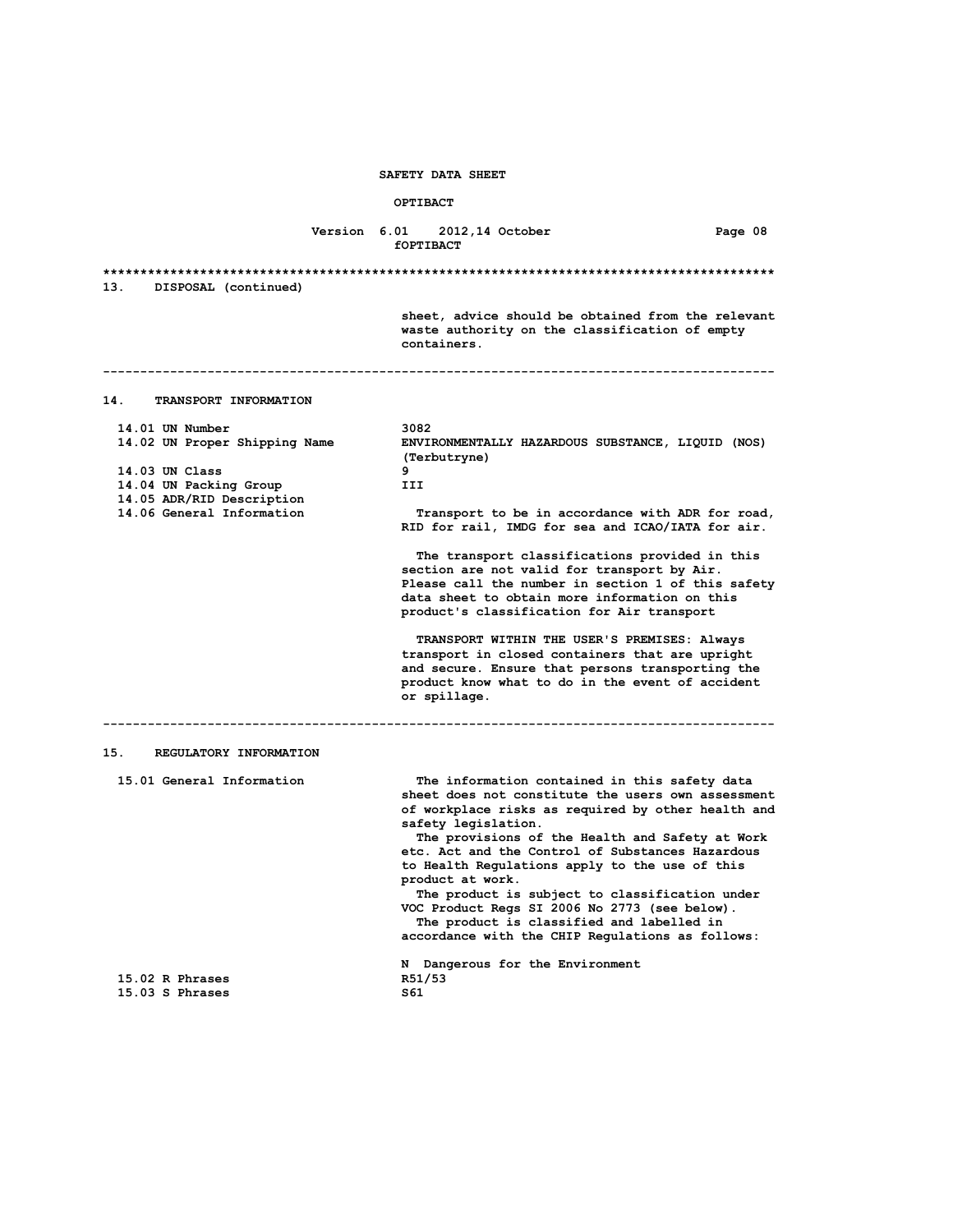# **OPTIBACT**

# **Version 6.01 2012,14 October Page 09 fOPTIBACT**

| 15.<br>REGULATORY INFORMATION (continued) |                                                                                               |  |                                                                                                                                                                                                                                                                                                                                                         |                                                                                                                                                                                                                        |                                                                                                                                                                                                                                                                            |  |
|-------------------------------------------|-----------------------------------------------------------------------------------------------|--|---------------------------------------------------------------------------------------------------------------------------------------------------------------------------------------------------------------------------------------------------------------------------------------------------------------------------------------------------------|------------------------------------------------------------------------------------------------------------------------------------------------------------------------------------------------------------------------|----------------------------------------------------------------------------------------------------------------------------------------------------------------------------------------------------------------------------------------------------------------------------|--|
|                                           | 15.04 P Phrases                                                                               |  | P101<br>P801DP1539                                                                                                                                                                                                                                                                                                                                      | P800aWB                                                                                                                                                                                                                | P800cWB                                                                                                                                                                                                                                                                    |  |
|                                           | 15.05 R-Phrases / S-Phrases used<br>P101<br>P800aWB<br>P800cWB<br>P801DP1539<br>R51/53<br>S61 |  | on request.<br>$25q/litter$ VOC.                                                                                                                                                                                                                                                                                                                        | 75 g/litre (2007) and 30 g/litre (2010)<br>75 g/litre (2007) and 40 g/litre (2010)<br>Acrylic Matt 'M' Base DP1539 contains maximum<br>ADVERSE EFFECTS IN THE AQUATIC ENVIRONMENT.<br>instructions/safety data sheets. | Safety data sheet available for professional user<br>VOC Content: EU value for Cat $A/(a)$ WB product is:<br>VOC Content: EU value for Cat $A/(c)$ WB product is:<br>TOXIC TO AQUATIC ORGANISMS; MAY CAUSE LONG-TERM<br>Avoid release to the environment. Refer to special |  |
| 16.                                       | OTHER INFORMATION                                                                             |  |                                                                                                                                                                                                                                                                                                                                                         |                                                                                                                                                                                                                        |                                                                                                                                                                                                                                                                            |  |
| 16.02                                     | 16.01 Uses and Restrictions                                                                   |  | complied with.                                                                                                                                                                                                                                                                                                                                          | The product should not be used for purposes<br>other than shown in Section 1 without first<br>the requirements of relevant legislation are                                                                             | referring to the supplier and obtaining written<br>handling instructions. As the specific conditions<br>of use of the product are outside the suppliers<br>control, the user is responsible for ensuring that<br>RECOMMENDATIONS OF THE BRITISH COATINGS FEDERATION        |  |
|                                           |                                                                                               |  | Ensure maximum ventilation during application and<br>drying.<br>Avoid contact with skin and eyes. In case of cont-<br>act with eyes, rinse immediately with plenty of<br>water and seek medical advice. After contact with<br>skin, wash immediately with plenty of soap and<br>water or a proprietary skin cleanser.<br>Keep out of reach of children. |                                                                                                                                                                                                                        |                                                                                                                                                                                                                                                                            |  |
|                                           |                                                                                               |  | atmospheric pollution.<br>equipment before washing.                                                                                                                                                                                                                                                                                                     |                                                                                                                                                                                                                        | VOCs (Volatile Organic Compounds) contribute to<br>Remove as much paint as possible from application<br>Some local authorities have special facilities for                                                                                                                 |  |
|                                           |                                                                                               |  | into drains or watercourses.<br>respiratory equipment.                                                                                                                                                                                                                                                                                                  | disposing of waste paint. Do not empty product                                                                                                                                                                         | When spraying, do not breathe spray; wear suitable                                                                                                                                                                                                                         |  |